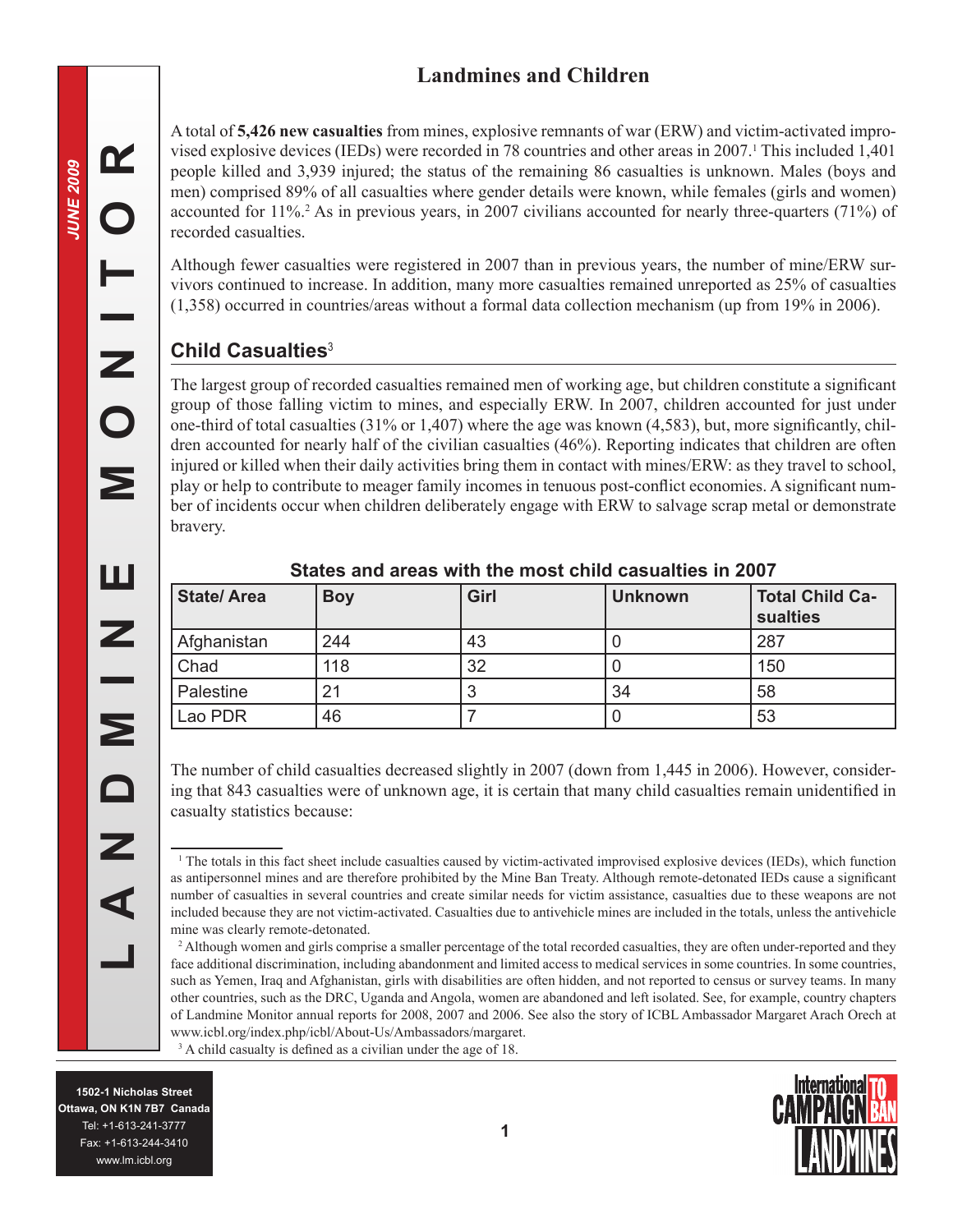#### Landmine Monitor Fact Sheet **Landmines and Children** Landmines and Children Landmines and Children

- the age and/or date of birth of casualties is not recorded;
- not all countries use the same age limit to determine whether a person is still a child (age limits can range from 15 to 21); and
- certain countries use an age range rather than actual ages (for example, between 15 and 21 years), which makes classification in the child or adult category impossible.

Female child casualties are often among the most under-reported groups, as in some countries, disability is seen as a stigma that needs to be hidden, especially for girls.

| <b>State/Area</b>                     | <b>Child Casualties</b> | <b>Total Casualties</b> | Child % |  |  |
|---------------------------------------|-------------------------|-------------------------|---------|--|--|
| Chad                                  | 150                     | 186                     | 80%     |  |  |
| Palestine                             | 58                      | 94                      | 62%     |  |  |
| Ethiopia                              | 47                      | 84                      | 56%     |  |  |
| Democratic Republic of<br>Congo (DRC) | 15                      | 28                      | 54%     |  |  |
| Lao PDR                               | 53                      | 100                     | 53%     |  |  |
| Egypt                                 | 13                      | 25                      | 52%     |  |  |
| Nepal                                 | 49                      | 104                     | 48%     |  |  |
| Sudan                                 | 40                      | 91                      | 44%     |  |  |
| Uganda                                | 10                      | 23                      | 43%     |  |  |
| Afghanistan                           | 387                     | 811                     | 35%     |  |  |

### **Highest percentages of child casualties in 2007**

### **Child Casualties and Gender**

The vast majority of child casualties are boys (82%). In Chad, Kosovo, and Lao PDR, boys were the largest single casualty group. In many countries contaminated with mines/ERW, boys are more involved than girls in outdoor activities during which they are likely to come across mines and ERW, such as herding, gathering wood and food, or collecting scrap metal. Boys are more prone than girls to deliberately handling explosive devices. Accordingly, boys accounted for 49% of total civilian ERW casualties, while girls accounted for 12%.

Though there were fewer girl casualties than boys, girls are still affected and female casualties are often underreported. In **Afghanistan,** 62% of recorded female casualties were girls under 18 (43 of 69). In countries like **Yemen**, where girls traditionally herd sheep, they constitute a high-risk casualty group. For example, in 2007, three out of seven casualties in Yemen that occurred during livelihood activities were girls tending animals and two were women carrying out other livelihood activities; similarly in 2005, five of six girl casualties were injured while tending sheep, supposedly in cleared land.<sup>5</sup> However, stigma about disability also means that many girl casualties are not reported, do not receive medical or other care and are considered a burden on their families.

The percentage of child casualties where gender was known was nearly 85% in 2007, essentially the same as in 2006  $(84\%)$ .

See *Landmine Monitor Report 2006*, p. 792.





<sup>&</sup>lt;sup>4</sup> See above.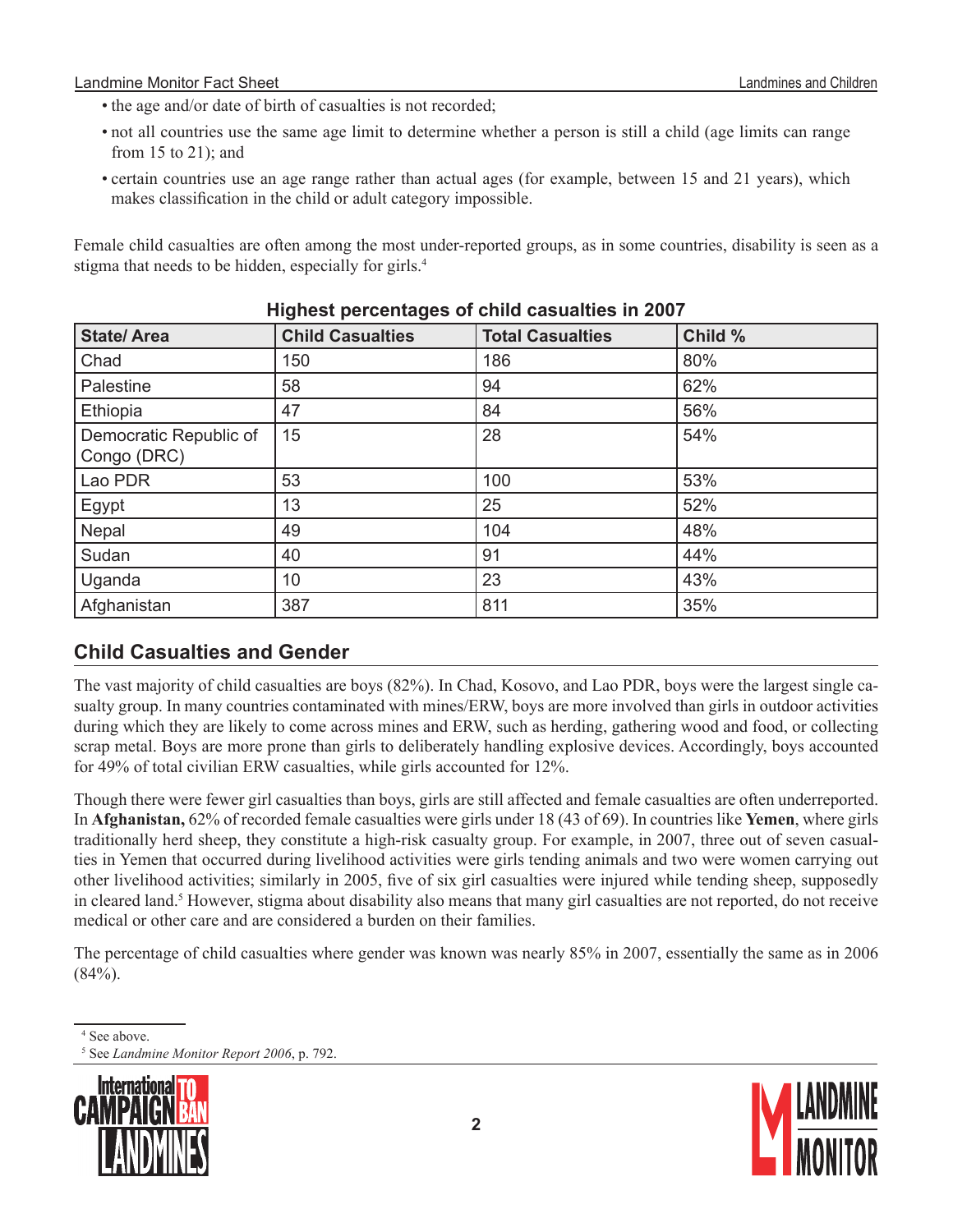## **Child Casualties by Device, Activity and Location**

Evidence shows that ERW, usually found on the surface and often appearing interesting to children, are an increasing cause of child casualties, especially when countries are in conflict or are transitioning out of an emergency situation. Recovering and selling metal from ERW provides children with pocket money or can be the child's contribution to the family's income. Children are often more vulnerable to ERW present in or near a community as they might be unaware of the danger or distracted while playing. In addition, children, sometimes unaware of what the dangerous artifact they have discovered actually is, might bring the object into the home or school—potentially causing more casualties. However, in some situations, particularly in countries with significant scrap metal trade such as Lao PDR, Vietnam or Cambodia, children knowingly handle explosive devices.

In 2007, children made up 26% of casualties resulting from antipersonnel mines and 48% of casualties resulting from cluster munition submunitions. However, data from **Lebanon** has skewed the latter statistic considering the number of adult casualties in that country was higher than in other submunition-affected countries due to the high-risk activities that adults undertook for economic reasons. For example, a study in Lao PDR showed that "while contributing factors of voluntary exposure were often rooted in poverty, it was rarely perceived by communities or individuals as the only option. More commonly, intentional UXO risk-taking was found to be based on a rational decision-making process involving weighing the potential costs and benefits of a range of available options." The study also found that over half the children surveyed engaged in scrap metal collection. For countries significantly affected by submunitions and where the submunition contamination has been present for many years, children were generally the majority casualty group in 2007, for example in Afghanistan, Cambodia, Iraq, Lao PDR, and Vietnam.

The only device where the adult-child distribution was roughly equal was submunitions (48% children, 52% adults). Children (mainly boys) were nearly 60% of total ERW casualties but only 20% of mine casualties. Among civilian ERW casualties, boys accounted for 49%, men 31%, girls 12%, and women 8%. ERW (excluding submunitions) was also the only device category where girls accounted for significantly more casualties than women.<sup>7</sup>

In **Cambodia**, where children represented over one-third of all casualties (124), boys represented 50% of total ERW casualties (100). In addition, 67 child casualties resulted from handling mines/ERW, and 57 child casualties resulted from standing near such activities. In **Chad,** where in 2007 over three-quarters of reported casualties were children (81% or 150), nearly all of the casualties were caused by ERW. Most of the child casualties in Chad resulted from handling ERW or standing nearby. In **Nepal**, 89% of casualties resulting from intentional handling of ERW were children, an increase from 82% in 2006. Analysis of casualty data showed that most incidents occurred in agricultural areas or by the home. In **Lao PDR**, where children accounted for over half of the casualties in 2007, the main activities at the time of incident recorded were farming, destroying ERW, and handling activities, such as hitting and playing. In the **DRC**, children accounted for 54% of casualties in 2007. Many incidents resulted from children playing play with unknown devices that they find on the road to school, putting them at great risk for severe injuries.

### **Assistance to Child Casualties**

Victim assistance providers rarely keep statistics that are reliable measurements of how many child mine/ERW survivors or other children with disabilities have been assisted and which services have been rendered. However, child survivors have specific and additional needs in all aspects of victim assistance. Children whose injuries result in amputated limbs require more complicated rehabilitation assistance; they need to have prostheses made more often as they grow and corrective surgery for changing stumps. Few countries or health systems report on the capacity they have to address this situation. In **Lebanon** and **Colombia**, survivors are only entitled to free replacement prosthetics after

The categories are: antipersonnel mine, antivehicle mine, unspecified mine, submunition, other ERW, victim-activated IED, and unknown device.





Jo Durham, "Needs Assessment in Lao PDR," Journal of Mine Action, Issue 11.1, Summer 2007, www.maic.jmu.edu/Journal/11.1.